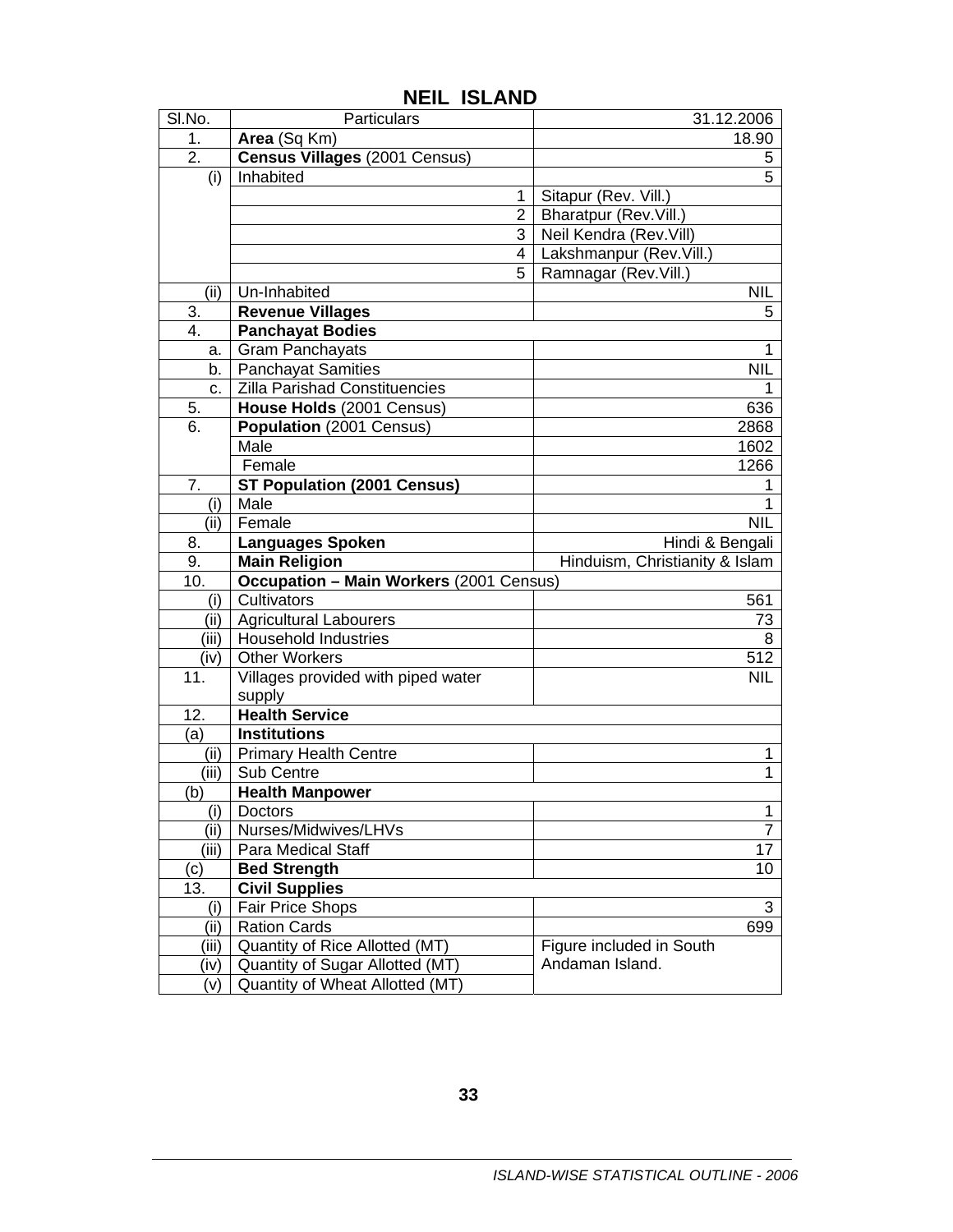| 14.   | <b>Education</b>                       |                          |
|-------|----------------------------------------|--------------------------|
| (a)   | <b>Institutions</b>                    |                          |
| (i)   | <b>Primary School</b>                  | 1                        |
| (ii)  | Middle School                          | 1                        |
| (iii) | Senior Secondary School                | 1                        |
| (b)   | <b>Enrolment</b>                       |                          |
| (i)   | <b>Primary School</b>                  | 48                       |
| (ii)  | Middle School                          | 116                      |
| (iii) | Senior Secondary School                | 450                      |
| (c)   | <b>Teaching Staff</b>                  |                          |
| (i)   | <b>Primary School</b>                  |                          |
| (ii)  | Middle School                          |                          |
| (iii) | Senior Secondary School                |                          |
| 15.   | Social Welfare                         | <b>NIL</b>               |
| 16.   | <b>Electricity</b>                     |                          |
|       | (i)   Villages electrified             | 5                        |
| (ii)  | <b>Electric Connections provided</b>   | 576                      |
| 17.   | <b>Agriculture</b>                     |                          |
|       | (i) Cultivable Area                    | 335                      |
| (ii)  | Main Crops                             | Paddy, Pulses, Oilseeds, |
|       |                                        | Vegetable, Coconut,      |
|       |                                        | Arecanut & Fruits        |
| (iii) | <b>Irrigation Source</b>               |                          |
|       | Ponds (No.)                            | Nil                      |
| 18.   | <b>Veterinary Service</b>              |                          |
| (a)   | <b>Institutions</b>                    |                          |
| (i)   | <b>Veterinary Dispensary</b>           | 1                        |
| (b)   | <b>Manpower</b>                        |                          |
| (i)   | Doctor                                 | 1                        |
| (ii)  | Para Veterinary Staff                  | 5                        |
| 19.   | <b>Fisheries</b>                       |                          |
| (i)   | Fishermen                              | 94                       |
| (ii)  | <b>Fishing Craft used</b>              |                          |
| (a)   | <b>Country Craft</b>                   | 13                       |
| (b)   | <b>Motorized Boat</b>                  | 26                       |
| 20.   | <b>Industries</b>                      |                          |
| (a)   | <b>Industries Registered</b>           | 6                        |
| (i)   | Wood Based                             |                          |
| (ii)  | Agro Based                             |                          |
| (iii) | Marine Based                           |                          |
| (iv)  | <b>Others</b>                          |                          |
| (b)   | <b>Total Amount of loan sanctioned</b> |                          |
|       | (Rs.in 000)                            |                          |
| (c)   | <b>Average Capital Investment</b>      |                          |
|       | (Rs. in 000)                           |                          |
| (d)   | <b>Total Workers</b>                   |                          |